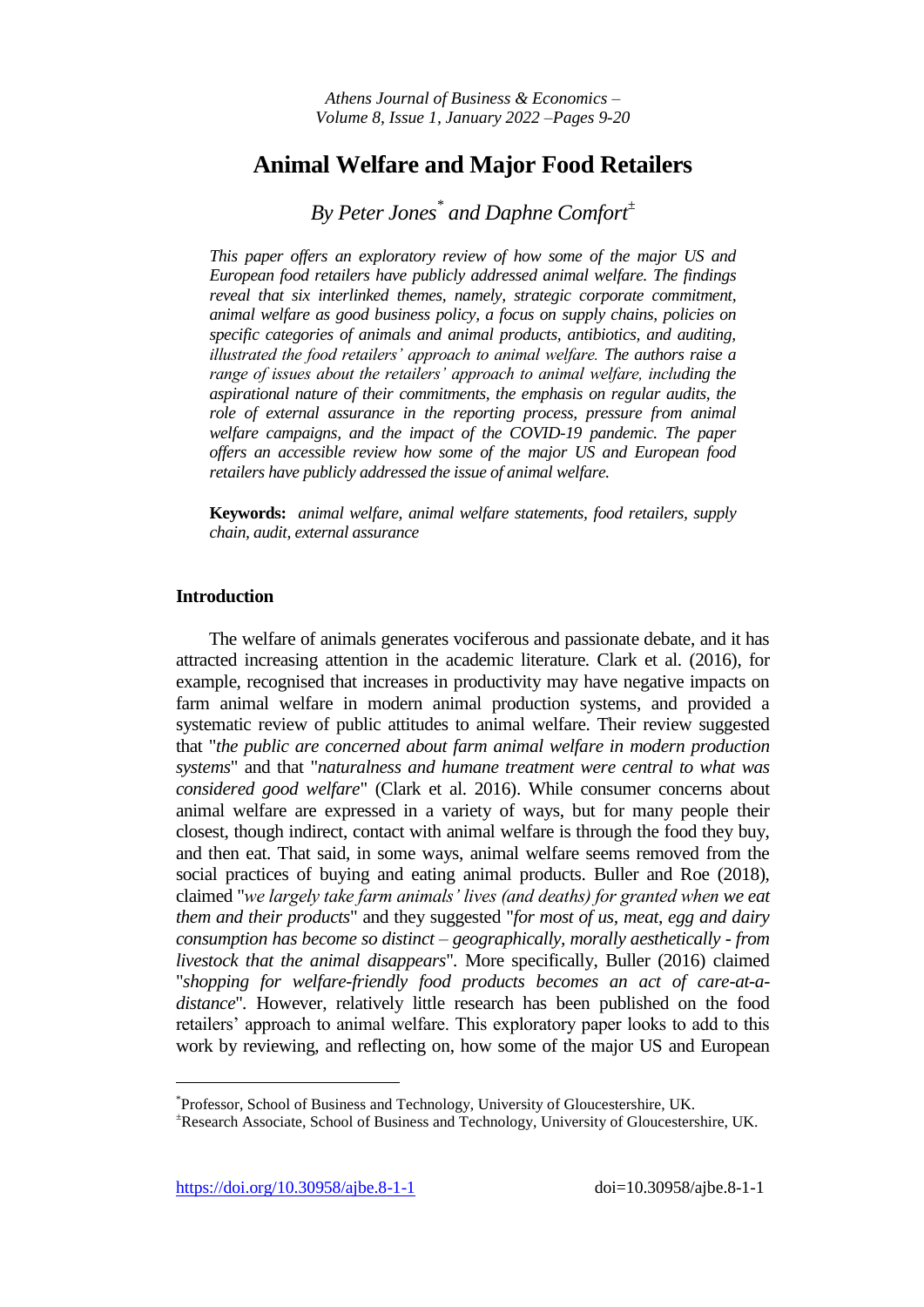food retailers have publicly addressed their approach to animal welfare. The paper includes an outline of the characteristics of animal welfare, a short literature review to provide an academic context and set of reference points for the paper, a review of the selected food retailers' approaches to animal welfare, some reflections on this approach, and some suggestions for future research.

### **Animal Welfare**

Animal welfare is concerned with the general health and wellbeing of animals and spans a wide range of issues from the care of family pets, to the exploitation and abuse of animals. The welfare of animals can rouse deep passions and can generate fiercely contested debates, and while some voices stress the vulnerability of animals, for example, in intensive factory farms and medical research, others emphasise the need to increase food supplies and to develop new and better medicines. Essentially, the concept of animal welfare is concerned with how an animal is coping with the conditions in which it lives, and it is generally seen to include three elements, namely, an animal's normal biological functioning; its emotional state; and its ability to express (most) normal behaviours.

As such, the American Veterinary Medical Association (2020) suggested that an animal is seen to be in "*a good state of welfare if (as indicated by scientific evidence) it is healthy, comfortable, well-nourished, safe, able to express innate behavior, and if it is not suffering from unpleasant states such as pain, fear, and distress*"*.* More popularly, commitments to animal welfare are often characterised by the "*Five Freedoms*", drawn up by the UK's Farm Animal Welfare Council (2009), namely freedom from hunger and thirst: freedom from discomfort; freedom from pain, injury or disease; freedom to express normal behaviour; and freedom from fear and distress.

Within Europe, the UK, where legislation on the treatment of cattle dates back to the 1820's, can be seen as a pioneer in approaches to animal welfare, with legislation following in Germany, France, Switzerland and Sweden, later that century, while in the US, the first animal welfare laws can be traced back to the mid seventeenth century. More generally, Mench (2008) also argued that general awareness of animal welfare "*occurred more slowly in the USA than in Europe*" but it "*is now gathering momentum as the agricultural industries and food retailers write guidelines and implement animal welfare audit programs in an attempt to reassure customers that farm animals are raised and slaughtered humanely*"*.*

## **Literature Review**

Animal welfare within the food industry has attracted some attention in the literature. Well over two decades ago, Hughes (1995) identified a number of factors, including rising incomes, increasing education levels, consumer attachment to domestic, farmed and wild animals and birds, concerns about both animal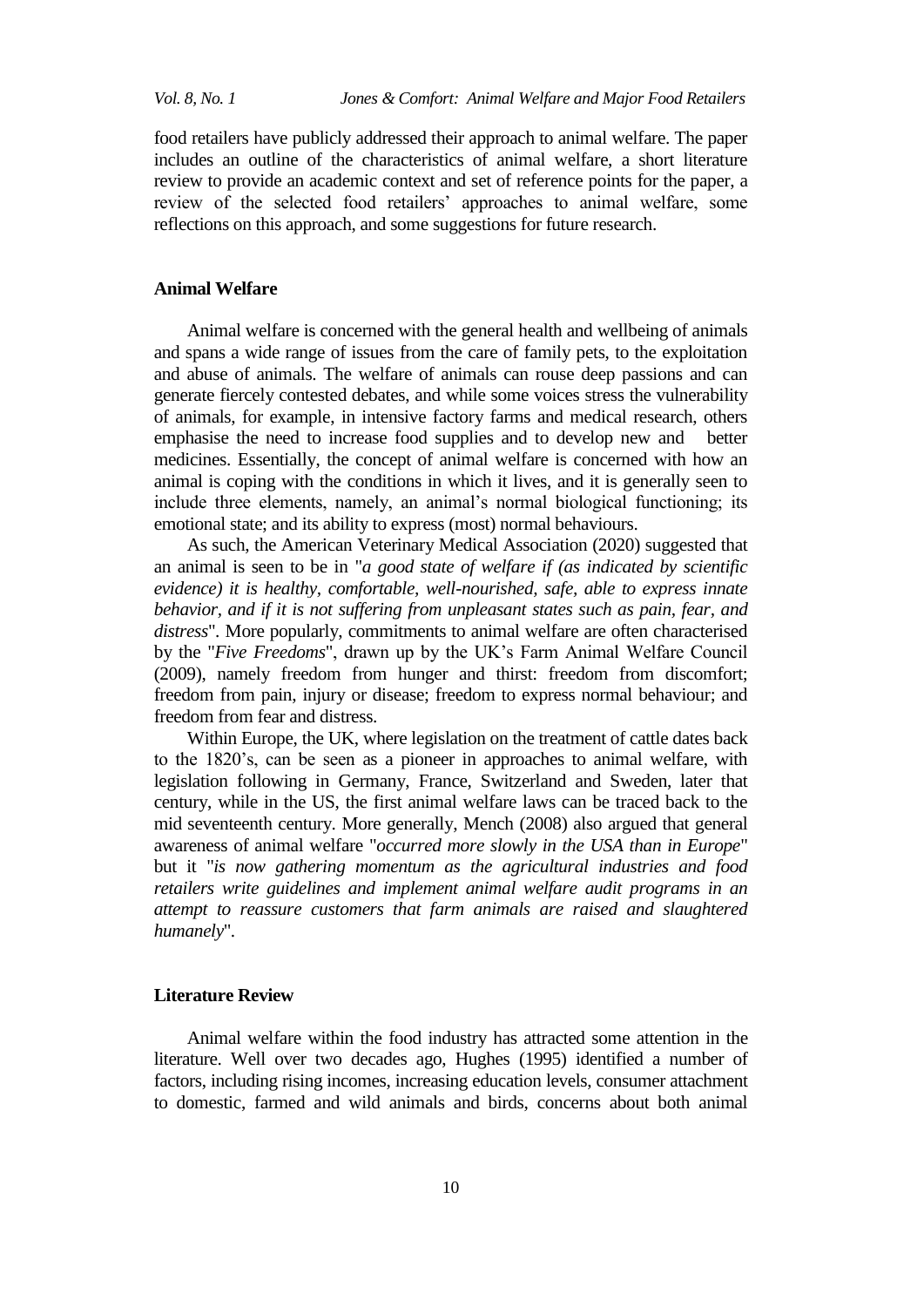welfare, and health and nutrition, which were shaping consumer concerns about animal welfare within the food industry at that time. Verbeke and Viane (2000) analysed consumer concerns about the ethical issues of meat safety and animal welfare from livestock production. Their analysis revealed that, meat safety emerged as an absolute, but minimum requirement, for the future success of livestock and meat production, and that animal welfare would become a critical issue, especially for consumer acceptance of pork and poultry.

Schroder and MacEachern (2004) explored ethical attitudes to meat purchases amongst both urban and rural consumers and reported that "*individuals can hold two views on animal welfare. On the one hand, they may think as citizens influencing societal standards, and on the other, as consumers at the point of purchase. As citizens, they support the notion of animals being entitled to a good life; as meat consumers, they avoid the cognitive connection with the live animal*"*.* Much more recently Cornish et al. (2020) investigated consumers' preferences for higher welfare products with on-package animal welfare labels, and explored whether providing consumers with detailed information about the welfare conditions behind on-package animal welfare labels could have a positive influence on farm animal welfare. The authors concluded that "*providing farm animal welfare information at the point-of-purchase could boost appreciation and demand for higher than conventional welfare products*" (Cornish et al. 2020).

More generally, Buller et al. (2018) explored how animal welfare science and policy might articulate with global debates over food security and sustainability and they concluded that "*the task of a broader animal welfare community is not to provide additional mechanisms for selective market performance but rather to help feed the multispecies world in a healthy and sustainable manner that matters to humans and animals alike*"*.* Ufer et al. (2019) explored "*the economic foundations, challenges and opportunities for consumer acceptance of biotechnology applications in animal welfare*" and argued that "*if the benefits of biotechnological applications in agriculture are both welfare- and profitincreasing, producers may be able to capitalize on profitable biotechnologies while meeting consumer demands for improved welfare*".

Limited research has been published on the leading food retailers' approaches to animal welfare. Lindgreen and Hingley (2003) examined the approach taken by Tesco to deal with consumers' concerns about animal welfare, and found that the retailer had worked with its suppliers to address such concerns, and suppliers were evaluated using a series of detailed key performance indicators. In classifying groups of themes in food retailers' corporate social responsibility reports and on own label products, Souza-Monteiro and Hooker (2017) suggested that health and safety and the environment were the most popular group, while animal welfare, along with community, biotechnology and novel foods were in the second rank of groups. Schulze et al. (2020), looked to explore how food retailers were motivated to take on the marketing of products with increased animal welfare standards, and their findings suggested that a focus on animal welfare can not only achieve more successful marketing, but can also help both consumers and farmers to change their consumption and production habits.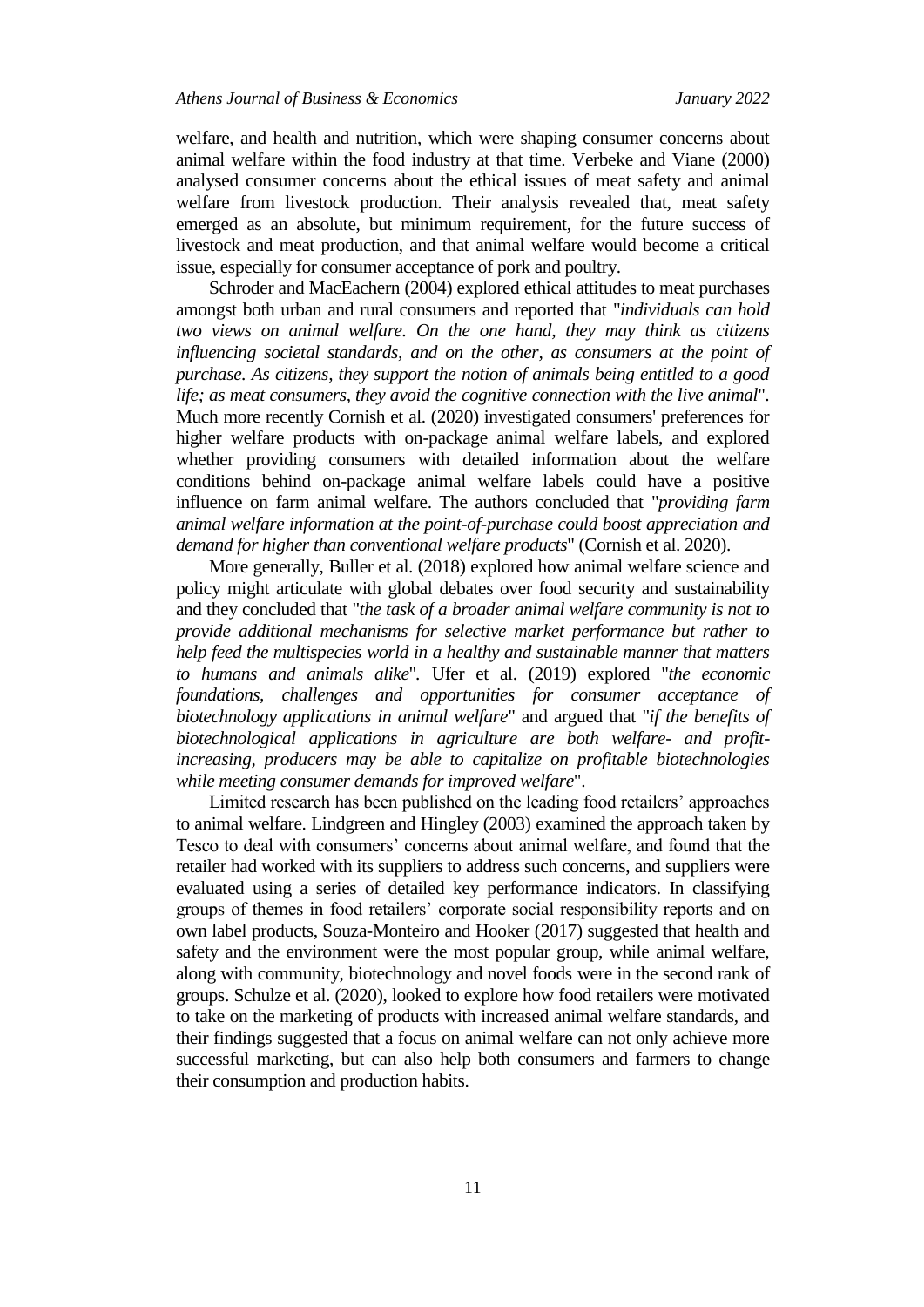#### **Frame of Reference and Method of Enquiry**

In looking to undertake an exploratory review of how the major US and European food retailers have publicly addressed animal welfare, the authors chose a simple method of enquiry, which they believe to be fit for purpose. Seven of the major US and European food retailers, namely, Walmart, Kroger, Albertsons, Lidl, Rewe, Tesco and Sainsbury's were selected for study. These retailers were selected because a preliminary survey revealed that that their approach to animal welfare was readily accessible on the Internet. Walmart is a US multinational retailer, and it trades from some 11,500 stores in 27 countries. Kroger's network of over 2,700 supermarkets and hypermarkets span states across the US. Albertson is a US grocery company and trades from over 2, 200 locations under several store brands including Albertsons, Carrs, Safeway, Shaws and United Supermarkets. Lidl is a German based international discount supermarket chain and trades from over 10,000 stores in Europe and the US. REWE is a large supermarket retailer with some 3, 300 stores in Germany, and the company also trades as the supermarket chain, BILLA, and the discount retailer, Penny, in several other European countries. Tesco is a multinational food retailer with some 3,400 stores in the UK and retail outlets in Ireland, Hungary, the Czech Republic, and Slovakia. Sainsbury's trades from over 600 supermarkets and some 800 convenience stores throughout the UK.

An Internet search was conducted using the name of each of the selected retailers and animal welfare as key phrases. The search was undertaken in October 2020 using Google as the search engine and it generated details of the current animal welfare statements, guidelines, and policies for all the selected retailers plus recent animal welfare reports for Lidl and Sainsbury's. These documents provided the empirical information for the paper. This material is in the public domain on the selected retailers' corporate websites and the authors took the considered view that they did not need to seek permission to use it. The paper looks to provide an exploratory review of how the selected major US and European food retailers publicly addressed animal welfare, rather than a systematic, comprehensive, or comparative analysis of animal welfare issues. The paper draws heavily on selected quotations drawn from the food retailers' corporate websites. The aim here is to explore how the retailers publicly expressed, and evidenced, their approaches to animal welfare, and the authors took the view that this was perhaps best captured in the retailers' own words, not least in that quotations could convey corporate authenticity, and offer greater depth of understanding (Corden and Sainsbury 2006). When outlining the issues of the reliability and the validity of the information drawn from Internet sources, Saunders et al. (2009) emphasised the importance of the authority and reputation of the source, and the citation of a specific contact that could be approached for additional information. In collecting the retailer's material on animal welfare, the authors felt that these two conditions were met.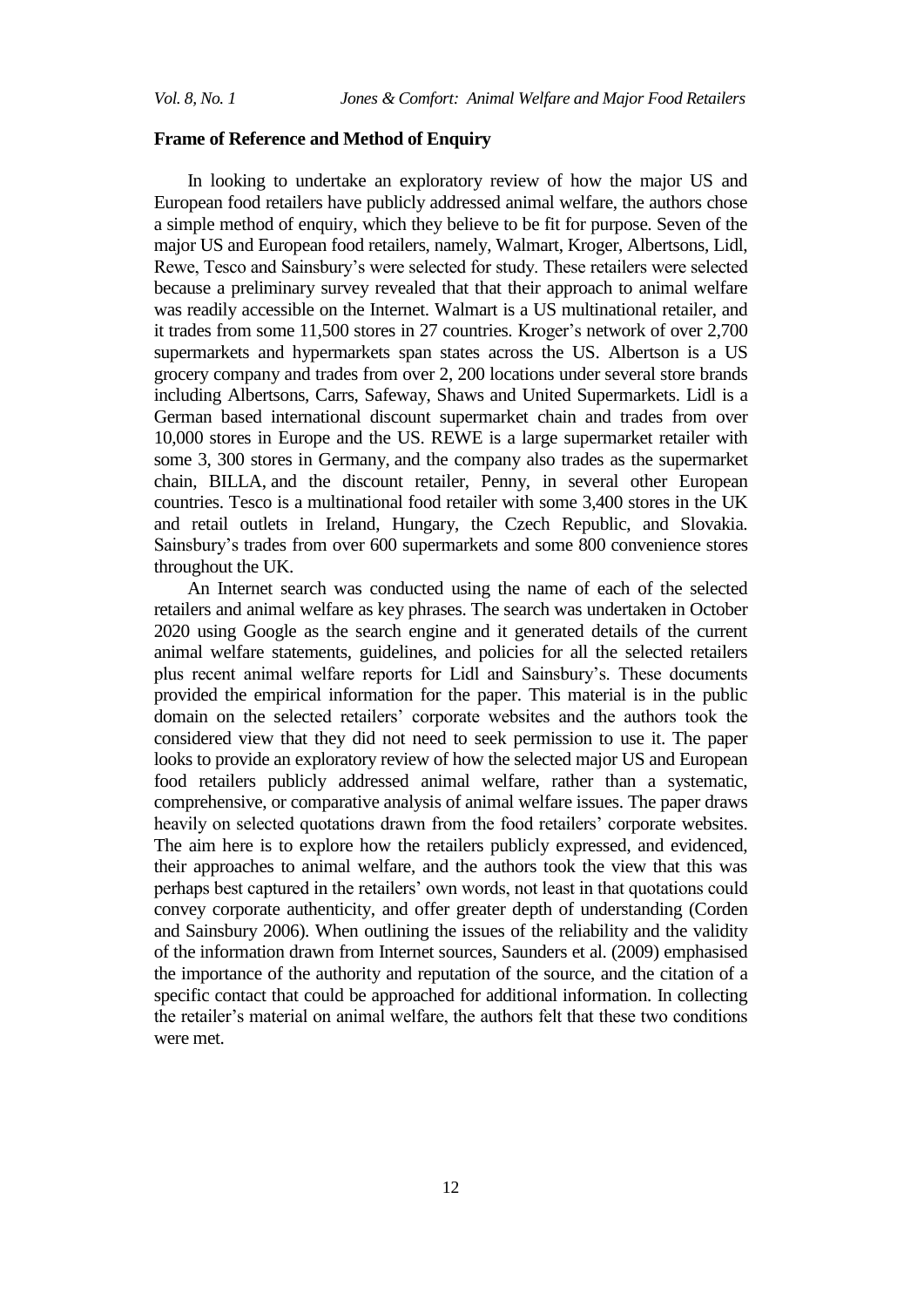#### **Approaches to Animal Welfare**

There were variations in the ways the selected retailers' addressed animal welfare on their corporate websites, but rather than detailing each retailer's policy, the aim here is to draw out several themes that illustrate their general approach to animal welfare. More specifically, five/six interlinked themes were identified, namely, strategic corporate commitment, animal welfare as good business policy, a focus supply chains, policies on specific categories of animals and animal products, antibiotics, and auditing. Strategic commitment was expressed in a variety of ways. Tesco (2020), for example, claimed "*animal welfare is important to us and to our customers. We are committed to working responsibly in this area, and to continue to progress and influence best practice in our supply chain*"*.* In a similar vein, Kroger (2019) emphasised "*animal welfare is an important issue to Kroger, our customers and our associates. We have a long standing commitment to responsible business practices, including the humane treatment of animals*". Rewe (2019) reported its commitment to "*increasing animal welfare standards*" and to "*actively contribute to an improvement of livestock farming*"*.* Walmart (2020) stressed "*we believe that farm animals in our supply chain should be treated humanely throughout their lives and that the welfare of farm animals should be considered in selection of all production systems, practices and technologies. Walmart U.S. and Sam's Club U.S. are committed to continuous improvement in the welfare of farm animals in our supply chain*".

At the same time, some of the selected retailers also argued that their commitments to animal welfare were vitally important to their businesses. Sainsbury's (2019), for example, argued "*treating animals well and keeping them healthy is not just the right thing to do, it also makes good business sense*" and that "*healthy well-managed animals are more likely to deliver better-tasting, higher quality products that our customers enjoy buying and consuming*". In a similar vein, Lidl (2020) claimed "*the welfare of farmed animals forms a key part of our continued dedication to our sustainability strategy*", and "*we believe this is in the interests of both our business, ensuring integrity and sustainability, and our customers who have told us that they are increasingly interested in buying produce that has been produced and sourced with strong welfare considerations*".

The leading food retailers acknowledged the importance of their supply chains in addressing animal welfare. While Kroger (2019) explicitly recognised that the company "*is not directly involved in raising or the processing of any animals*" it claimed "*we do, however, require our suppliers to adopt industryaccepted animal welfare standards that we endorse, and we monitor our suppliers for compliance with these standards*". Walmart (2020) reported three elements in its animal welfare relationships with its suppliers. Firstly, "*we expect that our suppliers will not tolerate animal abuse of any kind*", secondly "*we support the globally recognised Five Freedoms of animal welfare as an aspiration for animal welfare in our supply chain*", and thirdly*,* "*we will work with our supply chain partners to implement practices consistent with the Five Freedoms of animal welfare*"*.*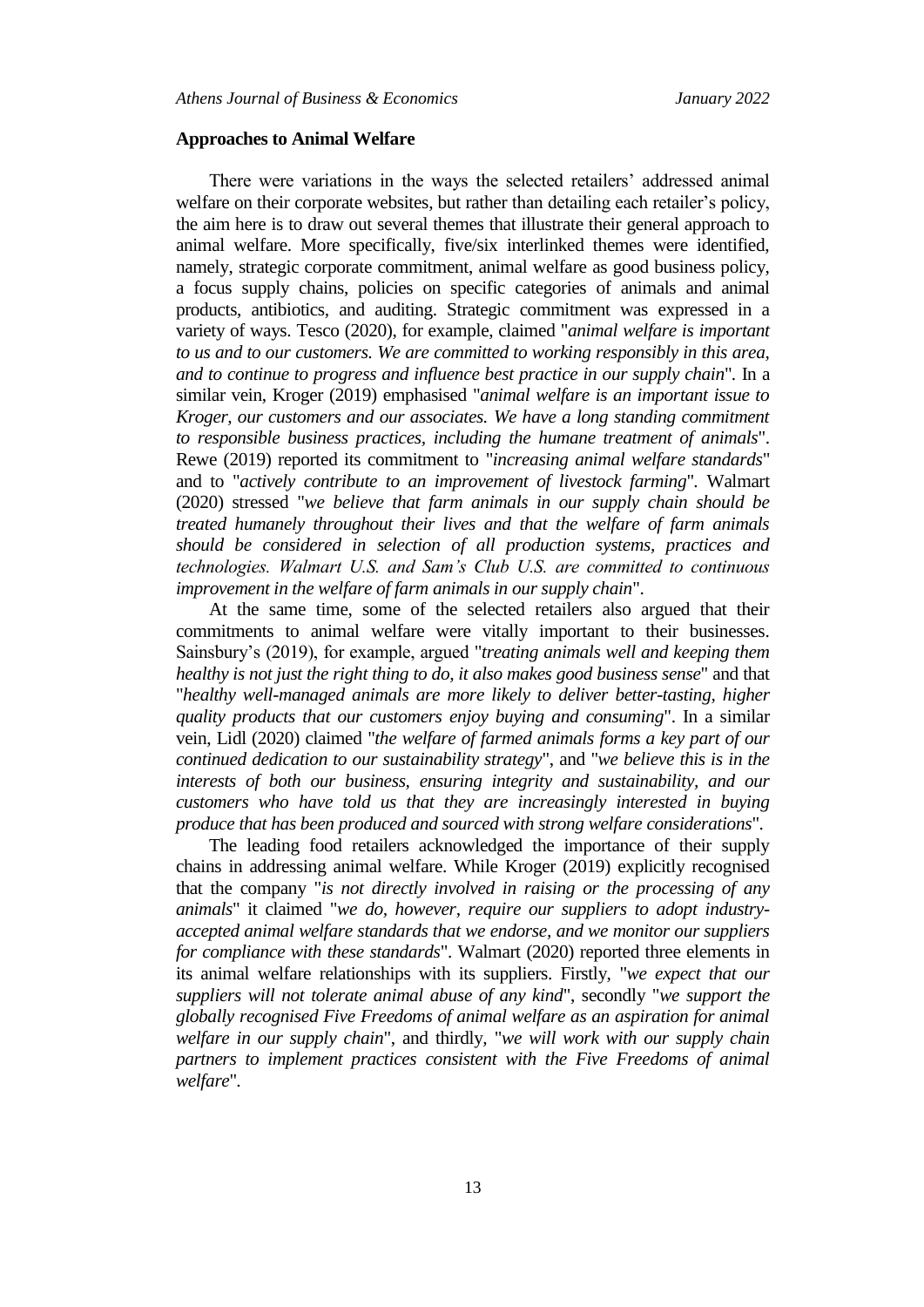In outlining its approach to "*working in partnership with farmers and suppliers*" Sainsbury's (2019) stressed its commitment to "*working with our farmers to continuously improve the lives their animals lead*" and that all its farmers have to meet "*exacting animal health and welfare standards*"*.* Lidl (2020) claimed that its animal welfare standards "*are continually evolving and go beyond legal requirements through all stages of the supply chain*"*,* while Tesco (2020) claimed "*we work collaboratively with our suppliers, grower, farmers and fishermen… to identify ways in which high standards of animal welfare can be assured in a manner which is achievable for our supply base*".

Some of the selected food retailers reported policies for specific categories of animals and animal products. Sainsbury's (2019) claimed "*we adapt our animal health and welfare approach to meet each species particular needs*". In outlining its policy on lamb, for example, Sainsbury's (2019) reported "*we make sure that our lambs are reared as naturally as possible*", that "*they stay with their mothers, suckle freely, and live in family groups until they are weaned*" and that "*after that lambs stay together as a group but their diet is based entirely on grass and forage*". In a similar vein, Rewe (2019) reported pursuing "*various approaches to minimise problem areas for different types of farm animals*" and that the company "*continuously tries to develop and support alternatives for important hotspots or problems with regard to animal welfare for the respective livestock species*". More specifically, Rewe (2019) reported its policies on poultry, pigs, rabbits, and meat production. Kroger (2019) recognised that "*sows in the pork industry may experience negative and behavioural health impacts when housed in gestation stalls during* pregnancy", that "*group housing is a viable alternative*", and that the company has asked its "*suppliers to transition away from gestation stalls to group housing or free range environments*"*.* Lidl (2020) emphasised that its certification scheme for turkey suppliers ensured that "*birds have continual access to food, water and have the ability to roam at will inside the barns in which they are raised*".

Antibiotic resistance is a major public health issue and the increased use of antibiotics in both human and veterinary medicine has enhanced naturally occurring resistance. Walmart (2020), for example, recognised that "*antibiotics are one of many critical tools used to keep animals healthy and that they should be used responsibly to preserve the effectiveness of antibiotics in human and veterinary medicine*" and asserted its belief that "*antibiotics should only be used for medical purposes (treatment, control and prevention of disease) and not for growth promotion*". Further, Walmart (2020) reported that it looked to its suppliers to "*promote transparency by providing an antibiotics management report to Walmart and publicly reporting antibiotic use on an annual basis*". Lidl (2020) argued "*the use of antibiotics should not be a replacement for good animal husbandry*", that "*we encourage our suppliers to optimise welfare, health, hygiene and the biosecurity of animals in order to reduce the need for antibiotic treatments*", and that suppliers were to use antibiotics "*as little as possible and as much as necessary, while keeping animal welfare as the primary focus*". More generally, many large food retailers also had a range of animal welfare policies,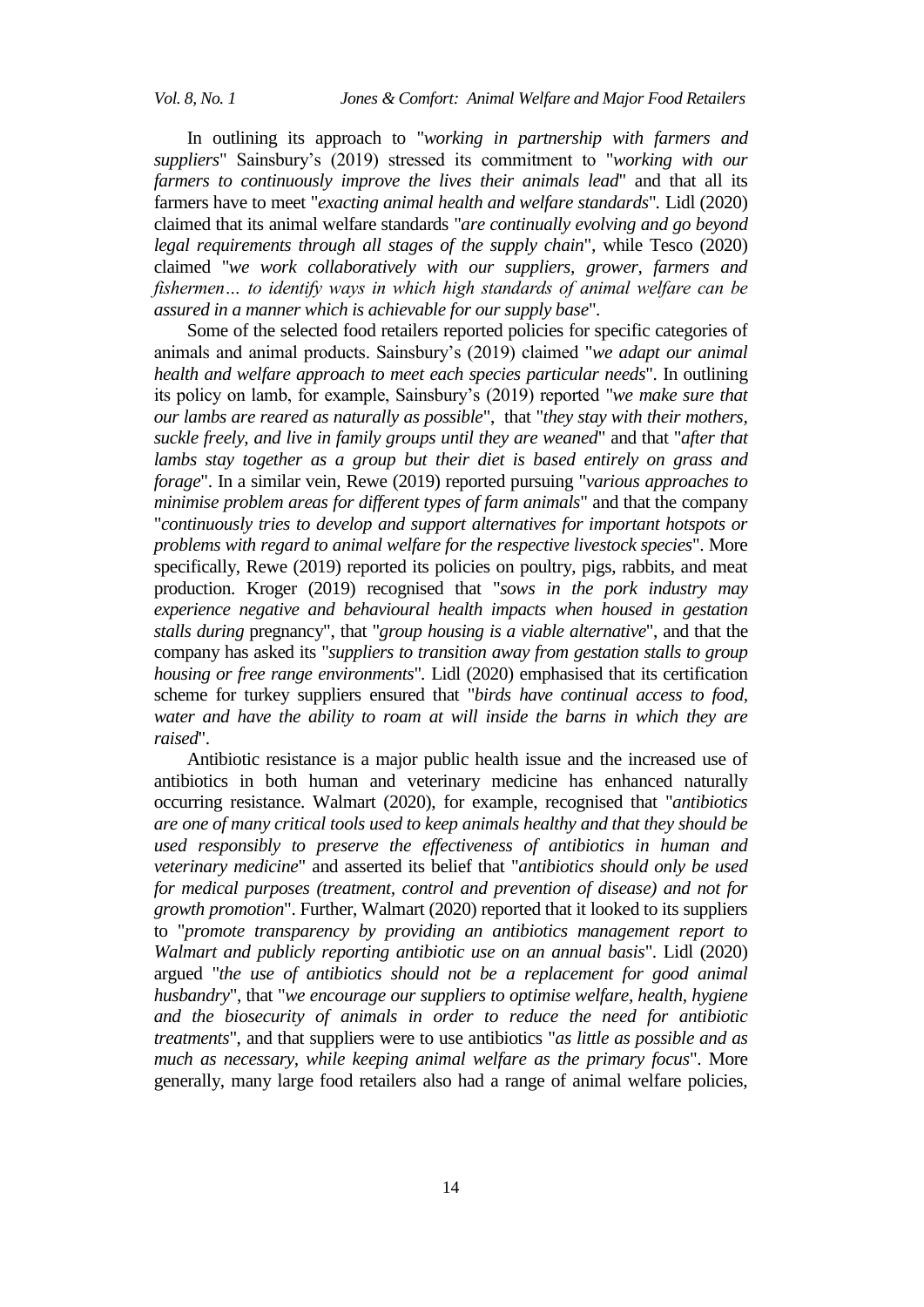covering cloning and growth promoters, confinement, permitted mutilations, stunning and slaughter, research, development and training, and transport.

A commitment to auditing was also a common feature in the selected food retailers' approach to animal welfare. Kroger (2019), for example, reported requiring "*all beef, pork, chicken, turkey and egg suppliers to provide evidence of annual animal welfare audit to Kroger, as part of doing business with us*". These audits "*are to align with our accepted animal welfare standards and are to be conducted by reputable independent commercial third party auditing companies*"*.* Walmart's (2020) animal welfare policy stipulates that each fresh pork supplier "*must have on-farm video monitoring for sow farms and will be subject to unannounced animal welfare video audits by an accredited and independent thirdparty*" and suppliers "*must implement an internal annual animal welfare audit for all farms that includes a grading system and corrective action tracking*"*.* Under the banner, "*making sure our standards are met*", Sainsbury's (2019) claimed "*we implement our farm animal and welfare policies by working with independent auditors, suppliers and processors, and directly with our farmers*". Further, Sainsbury's (2019) reported monitoring compliance with its various animal welfare policies "*both through factory audits, carried out by our internal teams, and via on-farm audits undertaken by our agricultural consultants and third party assessors*". Lidl (2020) emphasised that all its food producers are required to complete annual audits that cover a multitude of standards including animal welfare credentials, while Albertsons (undated) reported that "*we conduct annual humane handling audits through our internal professional animal certification organization*".

### **Reflections**

In publicly outlining their approaches to animal welfare, the selected US and European food retailers have emphasised their commitment to animal welfare and described the ways that have looked to fulfil such commitments, but several issues merit reflection and discussion. While the selected companies were often at their most emphatic in emphasising their commitment to animal welfare, some of the claimed commitments are explicitly aspirational and expectational. Such corporate aspirations and expectations can certainly be seen to reflect public concerns about animal welfare but given that the selected food retailers have global reach and source animal products across extensive geographical areas, which may have different views on animal welfare, fulfilling their animal welfare commitments presents complex challenges.

These challenges are all the greater because the food retailers' commitments to animal welfare are at least one step removed from their own operations, which effectively reduces their direct control over welfare measures. Here, a major element in the selected food retailers' approach to animal welfare is the regular independent audits of their suppliers. However, in examining consumer concerns about food safety, the environment and animal welfare, Haggarty (2009) argued that audit-based governance is effectively shaped by the food industry itself, and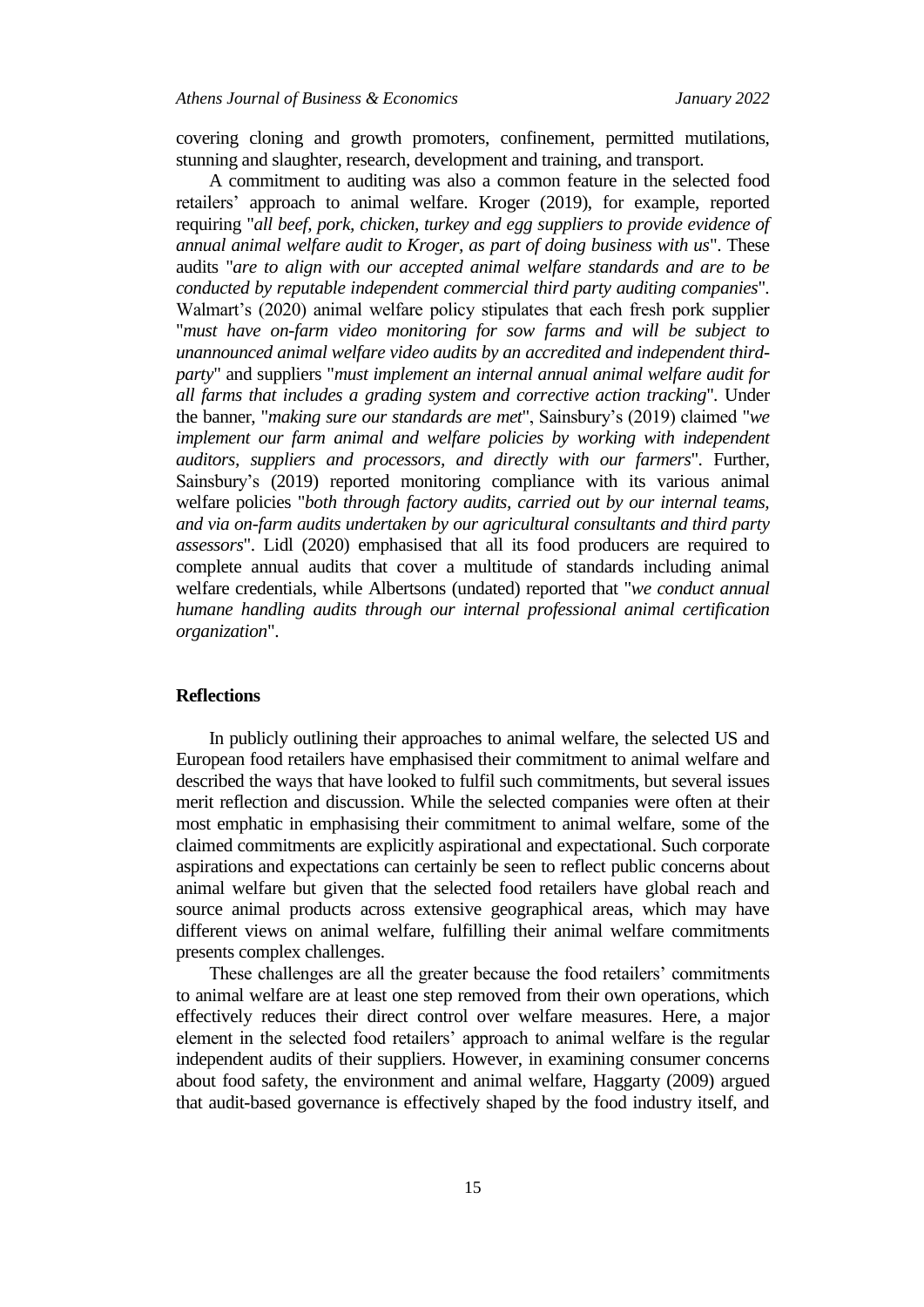that "*grocery marketers translate consumer preferences into checklists of acceptable farming practices in negotiation with farming sector lobbies, consumer groups and other participants in agri-food systems*". More specifically, in reviewing the role of "*audit in animal welfare*", Escobar and Demeritt (2016*)*  highlighted the general "*tendency for audit processes to become decoupled from the qualities they are meant to assure*". As such, there is the danger that the audit exercises which the leading food retailers claim as a major feature of their corporate commitment to animal welfare, become a routine reporting end in themselves, rather than a means to an end.

More generally, major food retailers may well look to use their annual corporate social responsibility and sustainability reports to outline their commitments to animal welfare and to evidence their achievements in meeting such commitments. Whether food retailers will look to include detailed key performance indicators, as suggested by Lindgreen and Hingley (2003) almost two decades ago, in their reporting processes remains to be seen. At the same time, if major food retailers are to build confidence and stakeholders trust in their delivery of animal welfare commitments, and to avoid accusations of greenwashing, this effectively demands independent external assurance of the corporate social responsibility and sustainability reporting process. However, work on the assurance of food retailers' corporate social responsibility and sustainability reports undertaken by Jones et al. (2014) revealed "*considerable variation in the nature and the scope of the assurance processes undertaken, at best the accent is on limited assurance and some concerns are expressed about the independence of the assessment process*". While commissioning comprehensive independent external assurance, within large, complex and geographically widespread supply chains can be a costly and time consuming process, it is one which major food retailers will need to address more wholeheartedly, if they are to establish the integrity, reliability, and credibility of their commitments to animal welfare.

The food retailers, and more generally the food industry, face strident public and pressure group criticism about animal welfare. Tescopoly (undated), for example, an alliance launched in 2006 to highlight and challenge the negative impacts of Tesco's behaviour along its supply chain, argued that "*supermarkets have enormous influence over the animal welfare standards used to produce the meat, milk and eggs that they sell*". Further Tescopoly (undated) argued that *'as a result of supermarket buying power, which drives down prices paid to suppliers, farmers are expected to work to impossibly small margins*", and that "*in many cases they have no option but to intensify production in order to try to cover their costs*". Tescopoly (undated) concluded that "*the capture and control of the whole food supply chain by the supermarkets is a major contributor to poor animal welfare*". Walmart has also faced pressure from a number of Non-Governmental Organisations, including, The Humane League and Mercy for Animals for its failure to implement measures to improve animal welfare.

At the time of writing, it is impossible to consider the major US and European food retailers' approaches to animal welfare issues without some reference to COVID-19, not least because the pandemic has disrupted global supply chains and changed consumer habits and behaviours. On the one hand, trade reports that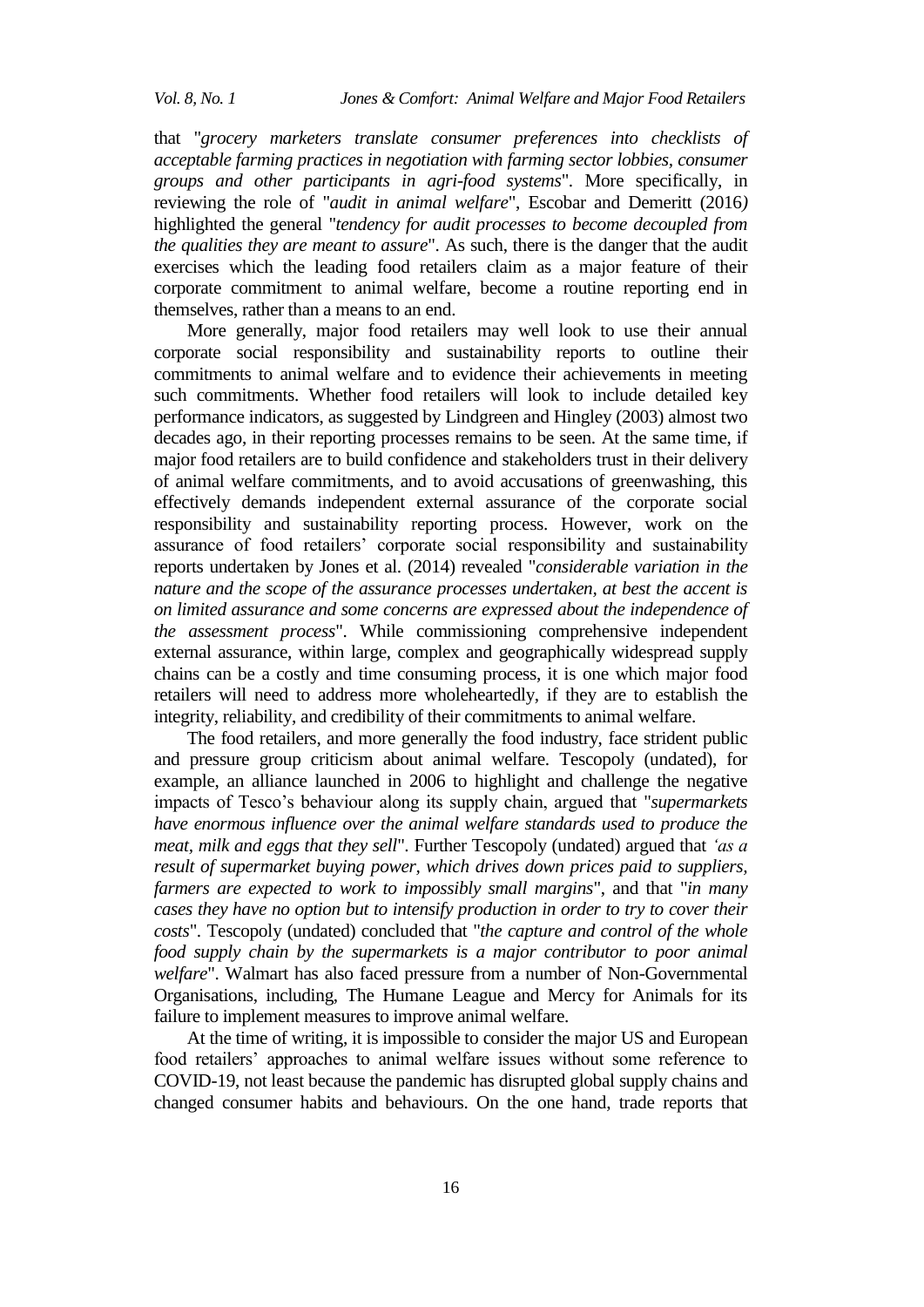many abattoirs and meat packing and processing plants were COVID-19 hotspots and were closed, albeit temporarily, and restrictions on international trade have disrupted many traditional supply chains. On the other hand, public fears and concerns about the COVID-19 pandemic, about the claimed tracing of its origins to a wholesale food market in China, and about the reported incidences of high levels of the virus amongst people working in food processing and packing plants in a number of countries, have heightened consumer awareness about the safety of animal products within food supply chains.

Given the wide ranging impact of COVID-19, it remains to be seen if, the leading food retailers will continue to commit the financial resources required to address continuing animal welfare concerns, or if they will concentrate on looking to restructure their business models to better respond to new consumer demands in a changing business environment. Looking to alternative futures, Plant Based News (2020), a media outlet producing content about veganism and plant based living, suggested that "*with growing concerns about food safety in light of the COVID-19 pandemic and estimates that [three out of every four new or emerging](https://www.cdc.gov/onehealth/basics/zoonotic-diseases.html)  [infectious diseases in people come from animals,](https://www.cdc.gov/onehealth/basics/zoonotic-diseases.html) it's about time that food companies ramped up their efforts to prevent the spread of such diseases*". Further Plant Based News (2020) claimed that "*the immune systems of animals raised on lower welfare factory farms are far weaker than any other; couple this with the immense overcrowding seen on these intensive farms - where some 90 percent of farmed animals are raised - and the risk of contracting and spreading dangerous diseases is worryingly high*".

### **Conclusion**

This paper has outlined the ways in which a number of major US and European food retailers have publicly addressed their approaches to animal welfare. Six interlinked themes illustrate the retailers' approach to animal welfare namely, strategic corporate commitment, animal welfare as good business strategy, a focus on supply chains, policies on specific categories of animals and animal products, antibiotics, and auditing. However, some of the food retailer's future commitments to continuing improvements in animal welfare were aspirational, and at least one step removed from production. At the same time, there are concerns about auditing and the external assurance of their achievements in meeting animal welfare commitments, and about the welfare of animals in the retailers' supply chains. While published research on food retailers' approaches to animal welfare has, to date, been limited, some of the findings of the current exploratory paper are relevant to that research. The findings support Verbeke and Viane's (2000) belief that animal welfare would become an increasingly critical issue for consumers. At the same time the selected food retailers' recognition that commitments to animal welfare makes good busines sense, can be seen to be consistent with Schulze et al.'s (2020) finding that a focus on animal welfare can help to achieve more successful marketing.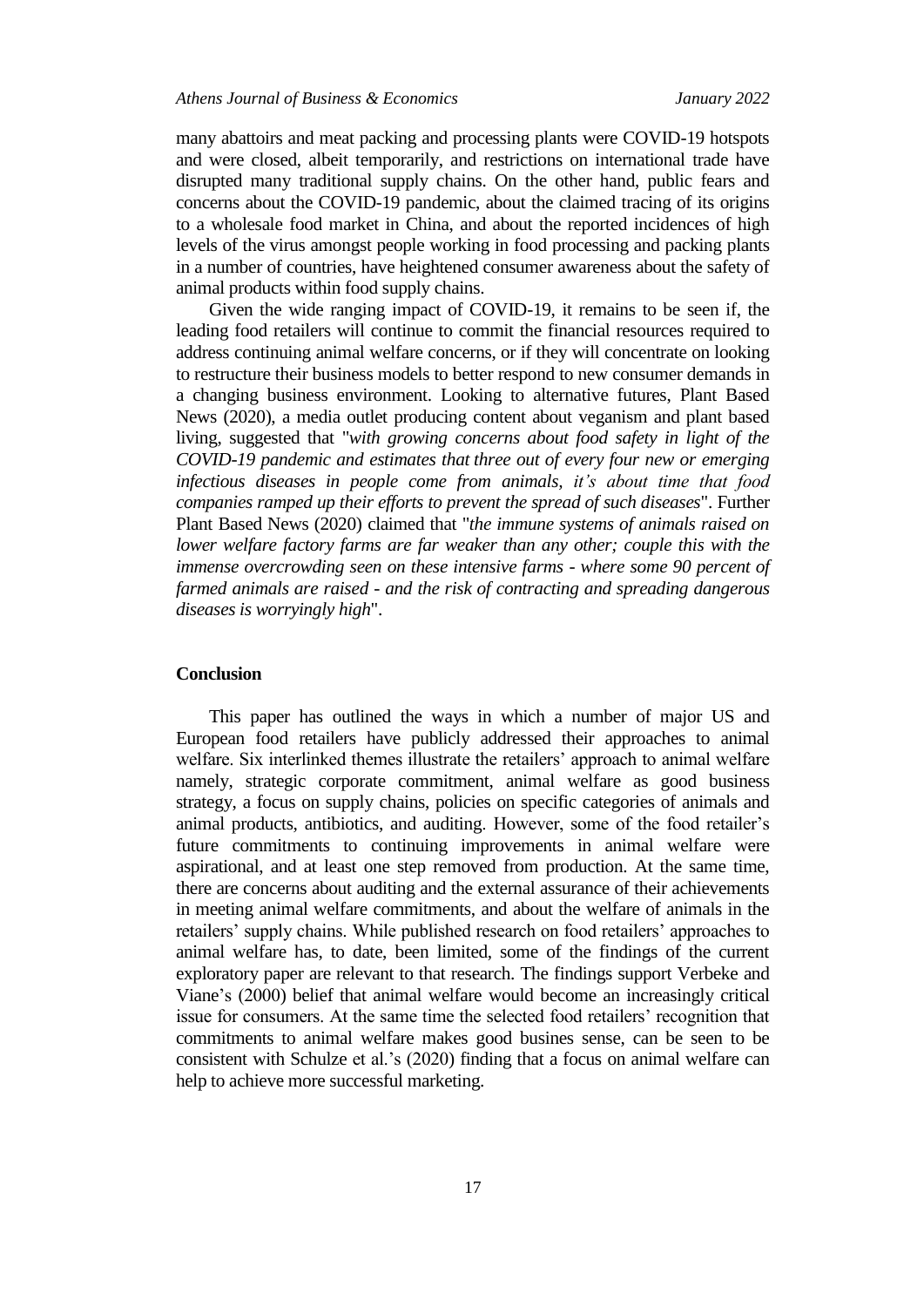The paper has its limitations, not least in that it is based on a small number of major US and European food retailers, that it draws its material exclusively from Internet sources and that does not include any empirical material collected from face to face interviews or focus group sessions with the selected food retailers, or their suppliers. However, the authors believe that as an exploratory paper it provides a platform for future research in what seems likely to become an important area for scholars interested in food retailers' approach to animal welfare. At the corporate level, for example, research may help to increase understanding not only of why, and how major food retailers develop their policies on animal welfare and how they look to elicit stakeholders' opinions, but also of how they take account of wider pressure group campaigns in formulating such policies. Research into how animal welfare concerns inform the relationships between the leading food retailers and their suppliers, and on the locus of power within such relationships, also merits attention. At the same time, research on if, and how, more explicit, and verifiable, animal welfare policies affect profit margins, stock market performance and reputation, will inform understanding of the workings of potentially new business models within food retailing.

At the operational and consumer level, many research questions arise, including, how the leading retailers have incorporated animal welfare policies into both general marketing messages as well as into marketing messages at the point of sale; if greater consumer awareness of a company's approach to animal welfare influences buying behavior and retailer patronage; and although the current paper has explored large retailers' approaches to animal welfare, an examination of small and medium sized retailers' policies on animal welfare, would broaden the scope of this genre of work. More generally, a focus on exploring alternative ways of organising food retailing, possibly more communally at a local level, for example, and making it more accountable to animal welfare considerations, might be seen to provide valuable insights into the future of food retailing.

#### **References**

- Albertsons (undated) *Our values: products*. Retrieved from: https://www.albertsonsco mpanies.com/our-values/products.html. [Accessed 10 October 2020]
- American Veterinary Medical Association (2010) *Animal welfare! What is it?* Retrieved from: [https://www.avma.org/resources/animal-health-welfare/animal-welfare-what](https://www.avma.org/resources/animal-health-welfare/animal-welfare-what-it)[it.](https://www.avma.org/resources/animal-health-welfare/animal-welfare-what-it) [Accessed 24 July 2020]
- Buller H (2016) Animal geographies III; ethics. *Progress in Human Geography* 40(3): 422–430.
- Buller H, Roe E (2018) *Food and animal welfare*. London: Bloomsbury Academic.
- Buller H, Blockhuis H, Jensen P, Keeling L (2018) Towards animal welfare and sustainability. *Animals* 8(6): 81.
- Clark B, Stewart GB, Panzone LA, Kyriazakis I, Frewer LJ (2016) A systematic review of public attitudes, perceptions and behaviours towards production diseases associated with farm animals. *Journal of Agricultural and Environmental Ethics* 29(3): 455– 478.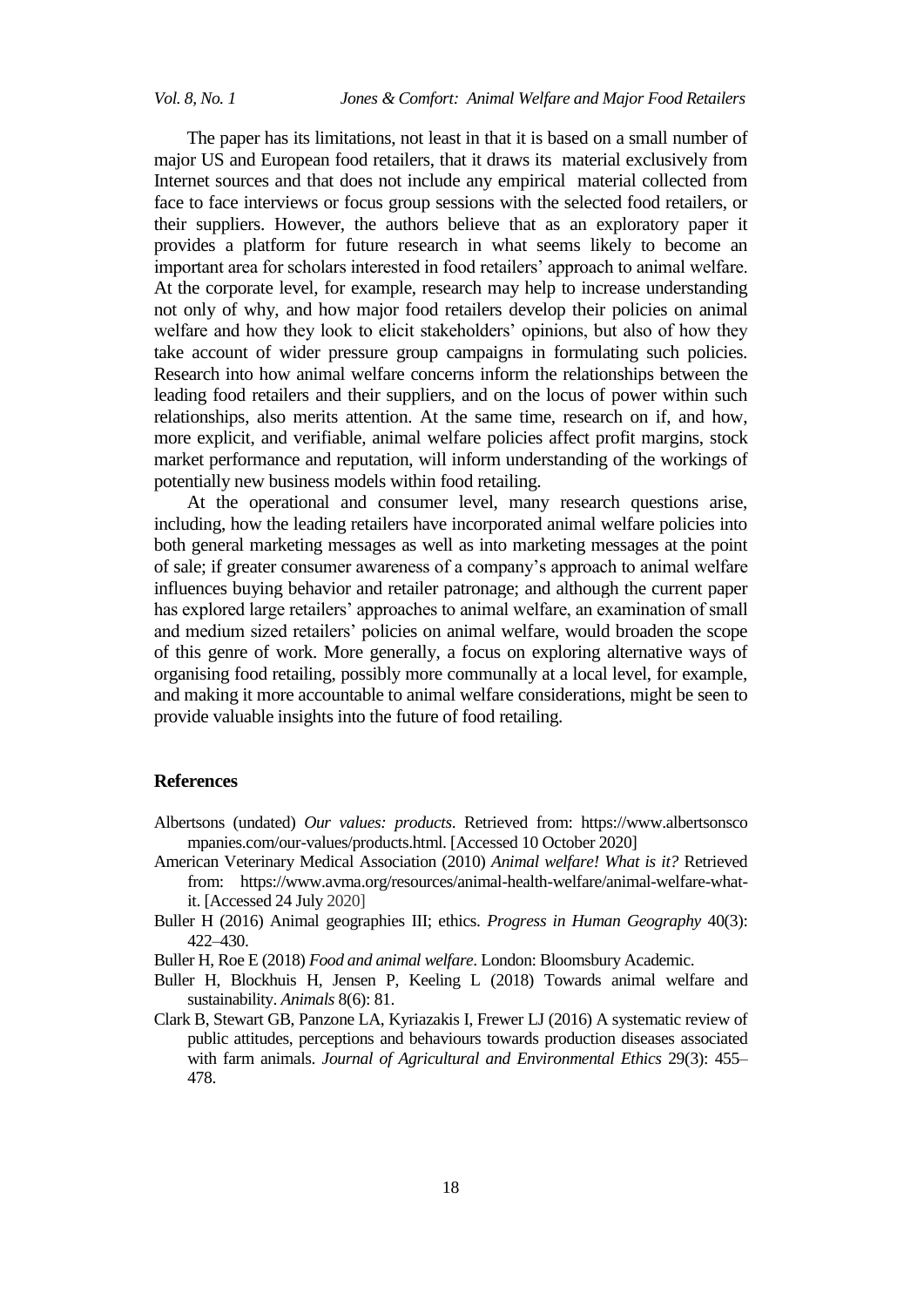- Corden A, Sainsbury R (2006*) Using verbatim quotations in reporting qualitative social research: researchers' views.* Retrieved from: https://www.york.ac.uk/inst/sp ru/pubs/pdf/verbquotresearch.pdf. [Accessed 8 July 2020]
- Cornish AR, Briley D, Wilson BJ, Raubenheimer D, Schlosberg D, McGreevy PD (2020) The price of good welfare: does informing customers about what on-package labels mean for animal welfare influence their purchase decisions. *Appetite* 148(May): 104577.
- Escobar MP, Demeritt D (2017) Paperwork and the decoupling of audit and animal welfare: The challenges of materiality for better regulation*. Environment and Planning C: Politics and Space* 35(1): 169–190.
- Farm Animal Welfare Council (2009) *Farm animal welfare in Great Britain; past present and future.* Retrieved from: https://assets.publishing.service.gov.uk/government/uplo ads/system/uploads/attachment\_data/file/319292/Farm\_Animal\_Welfare\_in\_Great\_ Britain\_-\_Past\_\_Present\_and\_Future.pdf. [Accessed 9 September 2020]
- Haggarty J, Campbell H, Morris C (2009) Keeping the stress off the sheep? Agricultural intensification, neoliberalism and good farming in New Zealand. *Geoforum* 40(5): 767–777
- Hughes D (1995) Animal welfare: the consumer and the food industry. *British Food Journal* 97(10): 3–7.
- Jones P, Comfort D, Hillier D (2007) Marketing and corporate social responsibility within food stores. *British Food Journal* 109(8): 582–593.
- Jones P, Hillier D, Comfort D (2014) Assurance of the leading UK food retailers' corporate social responsibility/sustainability reports. *Corporate Governance* 14(1): 130–138.
- Kroger (2019) *Animal welfare policy*. Retrieved from: [https://www.thekrogerco.com/wp](https://www.thekrogerco.com/wp-content/uploads/2018/07/The-Kroger-Co_AnimalWelfarePolicy_2018-July.pdf)[content/uploads/2018/07/The-Kroger-Co\\_AnimalWelfarePolicy\\_2018-July.pdf.](https://www.thekrogerco.com/wp-content/uploads/2018/07/The-Kroger-Co_AnimalWelfarePolicy_2018-July.pdf) [Accessed 11 October 2020]
- Lidl (2020) *Farm animal health and welfare policy*. Retrieved from: file:///C:/Users/As ua/Downloads/Farm%20Animal%20Health%20and%20Welfare%20Policy%20202 0%20(3).pdf. [Accessed 23 September 2020]
- Lindgreen A, Hingley M (2003) The impact of food safety and animal welfare on supply chain management; the case of the Tesco meat supply chain. *British Food Journal* 105(6): 328–349.
- Mench JA (2008) Farm animal welfare in the USA; farming practices, research, education, regulation, and assurance programs. *Applied Animal Behaviour Science* 113(4): 298– 312.
- Plant Based News (2020) *Is COVID-19 the Beginning of the end for McDonalds.* Retrieved from: https://www.plantbasednews.org/opinion/beginning-of-end-for-mcdonalds. [Accessed 19 September 2020]
- Rewe (2019) *Guidelines for animal welfare*. Retrieved from: https://www.rewe-group. com/dam/de/nachhaltigkeit/leitlinien-downloads/leitlinien/guideline-animal-welfare. [Accessed 11 October 2020]
- Sainsbury's (2019) *Animal health and welfare policy*. Retrieved from: https://www.about. sainsburys.co.uk/~/media/Files/S/Sainsburys/CRS%20Policies%20and%20Reports/ AnimalHealthWelfareReport2019.pdf. [Accessed 22 September 2020]
- Saunders M, Lewis P, Thornhill A (2009) *Research methods for business students*. UK: Prentice Hall, Harlow.
- Schroder MJA, MacEachern MGC (2004) Consumer value conflicts surrounding ethical meat purchase decisions: a focus on animal welfare. *International Journal of Consumer Studies* 28(2): 168–177.